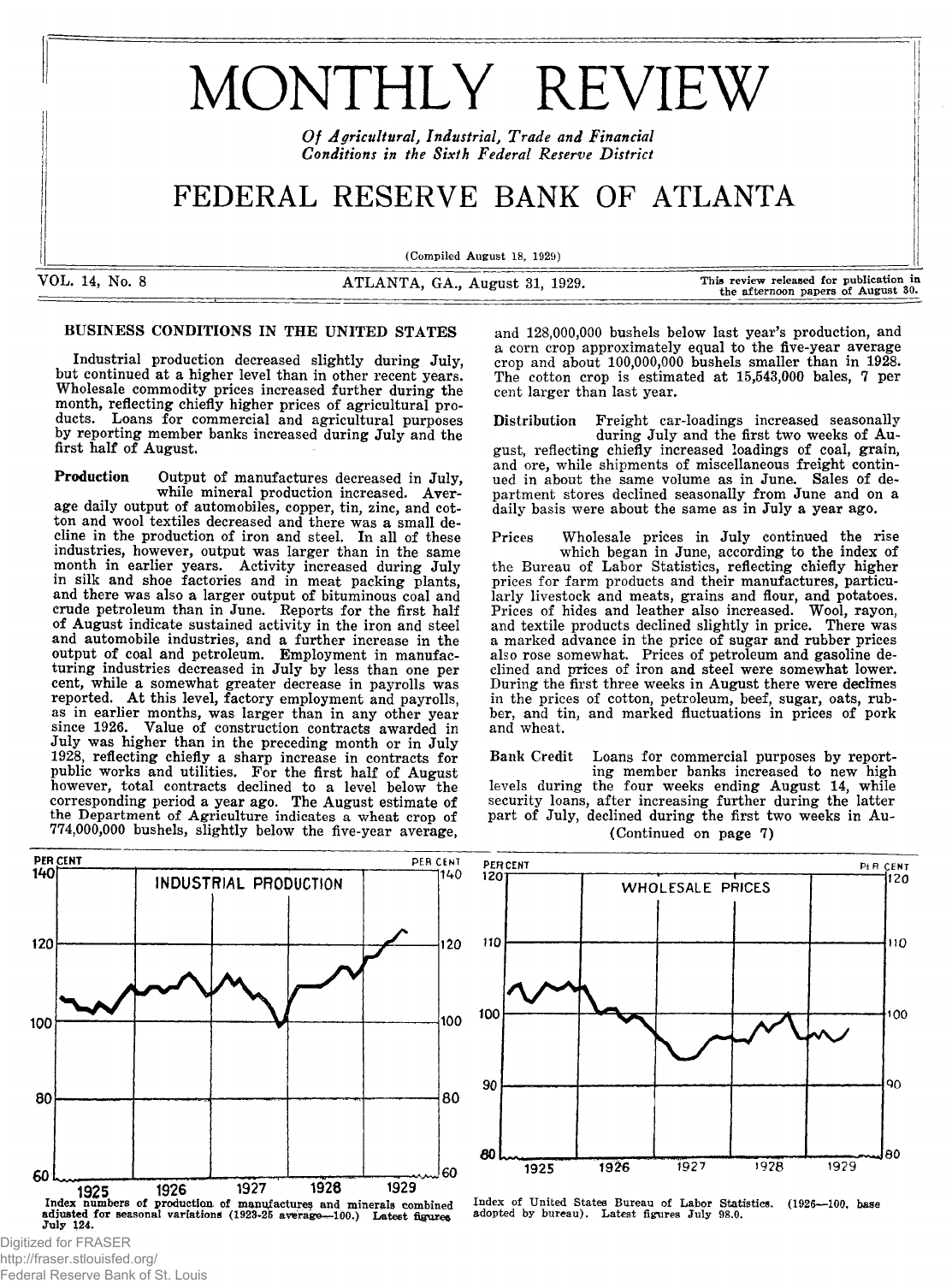

#### SIXTH DISTRICT SUMMARY

Statistics received for the Monthly Review indicate that during July there was improvement in agricultural prospects in the sixth district, and increases over the preceding month and the corresponding month last year in wholesale trade, debits to individual accounts, and in the production of cotton cloth and yarn, but retail trade continued at a seasonally low level, and was somewhat smaller in volume than a year ago.

The August crop reports of the United States Department of Agriculture indicate improved prospects for corn, hay, tobacco and potatoes in the sixth district over a month earlier, and most of these crops, and cotton, are expected to be greater than for last season. The estimated sugar production in Louisiana is substantially larger than last year's crop, but the estimate of the rice crop is somewhat smaller than for last year. The Department's estimate of cotton production indicates greater crops in each of the six states of the district than were produced last year but weevil activity is reported in many sections. Retail trade, based on confidential reports from department stores located throughout the district, declined 18.6 per cent in July compared with June, and averaged 2.2 per cent less than in July 1928. July sales by reporting wholesale firms, however, averaged 4.6 per cent greater than in June, and 5.4 per cent greater than in July last year. Savings deposits declined in July, and were less than at the same time last year. Debits to individual accounts averaged 5.4 per cent greater than for June, and 10 per cent greater than for July 1928. Loans of weekly reporting member banks were slightly smaller in volume on August 14 than five weeks earlier, but somewhat greater than a year ago, and discounts for member banks by the Federal Reserve Bank of Atlanta increased nearly four millions between July 10 and August 14, and were 4.4 millions less than a year ago. Commercial failures in the district, in point of liabilities, were 14 per cent greater than in June, and one-third smaller than for July last year.



Contract awards in the district were 31 per cent less than in June, but less than one, per cent smaller than for July 1928. Output of bituminous coal in Alabama and Tennessee averaged somewhat less than in July last year, but Alabama production of pig iron was 19 per cent greater.

#### RETAIL TRADE

The distribution of merchandise at retail in the sixth district, reflected in sales figures reported confidentially to the Federal Reserve Bank of Atlanta by representative department stores located throughout the district, exhibited a further seasonal decline in July, as compared with previous months, and averaged somewhat smaller than in July last year. Stocks of merchandise were smaller than a month, or a year, earlier, and the rate of turnover was slightly less favorable.

July sales by 42 reporting department stores declined an average of 18.6 per cent, compared with the preceding month, and were 2.2 per cent smaller than in July 1928. Cumulative sales from January 1 through July 31 averaged two per cent smaller this year than during the same period last year. An increase for July, and for the first seven months of the year, over corresponding periods last year, was shown at Atlanta, but decreases were reported from other reporting cities. Stocks averaged 3.9 per cent smaller at the end of July than a month earlier, and 3.0 per cent smaller than a year ago. Accounts receivable at the end of July averaged 7.9 per cent smaller than for June, but were 2.8 per cent larger than for July 1928. Collections during July decreased 1.6 per cent compared with June, but were 3.2 per cent greater than in July last year. The ratio of collections during July to accounts receivable and due at the beginning of the month, for 32 firms, was 31.3 per cent; for June this ratio was 30.8 per cent, and for July last year, 31.6 per cent. For July the ratio of collections against regular accounts for 32 firms, was 33.4 per cent, and the ratio of collections against installment accounts, for 9 firms, was 16.1 per cent.

|  |  |  | RETAIL TRADE IN THE SIXTH DISTRICT DURING JULY 1929     |  |  |
|--|--|--|---------------------------------------------------------|--|--|
|  |  |  | BASED ON CONFIDENTIAL REPORTS FROM 42 DEPARTMENT STORES |  |  |

|                                                                                                                                                                       | Comparison of Net<br>Sales                    |                                                                           |                                                                    | Comparison of Stocks                                               | Rate of Stock Turnover                                             |                                               |                                                |                                                      |                                                      |
|-----------------------------------------------------------------------------------------------------------------------------------------------------------------------|-----------------------------------------------|---------------------------------------------------------------------------|--------------------------------------------------------------------|--------------------------------------------------------------------|--------------------------------------------------------------------|-----------------------------------------------|------------------------------------------------|------------------------------------------------------|------------------------------------------------------|
|                                                                                                                                                                       | <b>July 1929</b><br>with<br><b>July 1928</b>  | <b>July 1929</b><br>with<br><b>June 1929</b>                              | Jan. 1 to July 31.<br>1929 with same<br>period in 1928             | July 31, 1929<br>with<br>July 31, 1928                             | July 31, 1929<br>with<br>June 30, 1929                             | July<br>1928                                  | 1929                                           | July Jan. 1 to July 31<br>1928                       | 1929                                                 |
| Atlanta<br>(6)<br>Birmingham<br>(4)<br>Chattanooga<br>(6)<br>Nashville (4)<br>New Orleans<br>(4)<br>--------------<br>Other Cities<br>(19)<br><b>DISTRICT</b><br>(42) | 8.0<br>8.4<br>4.4<br>6.0<br>9.6<br>0.6<br>2.2 | $-14.7$<br>$-18.7$<br>$-33.3$<br>$-25.8$<br>$-19.0$<br>$-14.0$<br>$-18.6$ | $+3.2$<br>$-1.4$<br>$-8.2$<br>$-1.8$<br>$-4.8$<br>$-4.5$<br>$-2.0$ | $-1.7$<br>$-4.0$<br>$-3.6$<br>$-6.0$<br>$-5.3$<br>$+4.2$<br>$-3.0$ | $-4.2$<br>$-4.3$<br>$-3.0$<br>$-3.7$<br>$-0.7$<br>$-9.8$<br>$-3.9$ | .22<br>.17<br>.16<br>.19<br>-14<br>.16<br>.17 | .24<br>.16<br>.16<br>.18<br>.12<br>. 15<br>.16 | 1,85<br>1.89<br>1.33<br>1.67<br>1.22<br>1.37<br>1.42 | 1.95<br>1.87<br>1.32<br>1.66<br>1.18<br>1.24<br>1.89 |

Note: The rate of stock turnover is the ratio of sales during given period to average stocks on hand.

Digitized for FRASER http://fraser.stlouisfed.org/ Federal Reserve Bank of St. Louis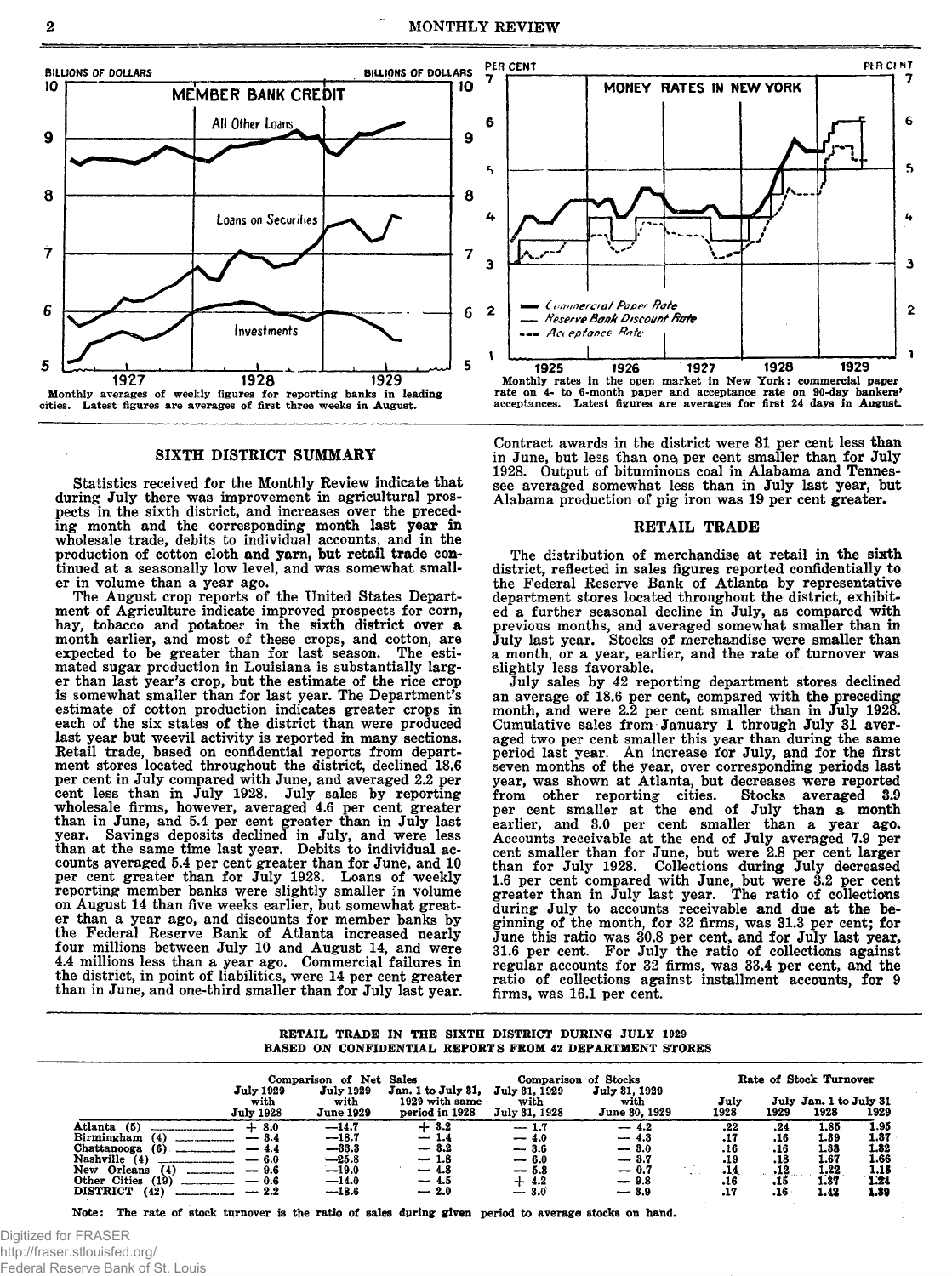#### WHOLESALE TRADE

There was some improvement in the volume of whole- ,le trade in the sixth district in July, compared with poth the preceding month and the corresponding month last year, as reflected in sales and other figures reported confidentially to the Federal Reserve Bank by 120 wholesale firms in eight different lines of trade. Total sales in July by these firms were 4.6 per cent greater than in June, and 5.4 per cent greater than in July last year. Stocks on hand, accounts receivable and collections all show increases compared with similar items for June, and the last two items show increases also over July 1928, but stocks were somewhat smaller than for that month. The stocks were somewhat smaller than for that month. The figures in the table show comparisons of reported items for all reporting firms.

|                                                                      | <b>June 1929</b> | July 1929 compared with:<br>July 1928 |
|----------------------------------------------------------------------|------------------|---------------------------------------|
| Sales                                                                | $+4.6$           | $+ 5.4$                               |
| Stocks on hand $\ldots$ $\ldots$ $\ldots$ $\ldots$ $\ldots$ $\ldots$ | $+0.7$           | $-2.1$                                |
|                                                                      | $+2.2$           | $+3.5$                                |
|                                                                      | $+4.6$           | $+6.8$                                |

Groceries Sales of groceries at wholesale increased at all reporting cities in July as compared with June, and were also greater than for July last year except at Vicksburg. Total sales averaged 4.2 per cent greater than in June, and 6.3 per cent greater than in July 1928. Stocks on hand increased over both of these comparative months. Accounts receivable increased over June, but were smaller than for July last year, and collections show decreases compared with both of those periods.

| Sales:              | <b>June 1929</b> | July 1929 compared with:<br>July 1928 |
|---------------------|------------------|---------------------------------------|
|                     | $+3.5$           | $+2.1$                                |
|                     | $+2.3$           | $+24.4$                               |
|                     | $+13.5$          | $+0.3$                                |
|                     | $+1.1$           | $-10.4$                               |
|                     | $+0.9$           | $+8.3$                                |
| DISTRICT (29 firms) | $+$ 4.2 $\,$     | $+ 6.3$                               |
|                     | $+4.2$           | $+5.8$                                |
|                     | $+ 6.1$          | $-4.1$                                |
| Collections         | — 0.5            | -3.3                                  |

Dry Goods July sales of dry goods at wholesale in the sixth district averaged 10.3 per cent greater than in June, although there was a decrease shown for New Orleans. Total sales in the district were 1.7 per cent greater than in July last year. Stocks on hand, and accounts receivable increased less than one per cent over June, and collections decreased slightly, and stocks declined compared with those a year ago, but accounts receivable, and collections show increases over July last year.

| Sales:<br>Other Cities (14 firms) | June 1929<br>$+13.8$<br>$-10.3$<br>$+13.1$<br>$+10.3$ | July 1929 compared with:<br>July 1928<br>$+21.4$<br>$+10.1$<br>$+2.3$<br>$-4.0$<br>$+1.7$ |
|-----------------------------------|-------------------------------------------------------|-------------------------------------------------------------------------------------------|
| Stocks on hand                    | $+0.2$                                                | $-17.8$                                                                                   |
|                                   | $+0.7$                                                | $+2.6$                                                                                    |
| Collections                       | $-0.4$                                                | $+ 4.1$                                                                                   |

Hardware Notwithstanding decreases reported from Nashville, compared with both the preceding month and the same month a year ago, sales of hardware at wholesale in July averaged greater than for either of those months. Stocks declined, but accounts receivable and collections showed increases compared with both of those comparative periods.

| Sales:                         | <b>June 1929</b> | July 1929 compared with:<br>July 1928<br>$-0.6$ |
|--------------------------------|------------------|-------------------------------------------------|
|                                | $+1.2$           | $+9.2$                                          |
|                                | $+15.5$          | $+12.9$                                         |
| $DISTRICT (27 firms)$ $\ldots$ | $+6.2$           | $+9.3$                                          |
| Stocks on hand                 |                  | $-1.0$                                          |
|                                | $+3.9$           | $+7.7$                                          |
| Collections                    | $+ 5.0$          | $+15.7$                                         |

Furniture July sales of furniture at wholesale averaged smaller in volume than in June or in July last year. Stocks on hand at the end of July were larger than a month ago, but smaller than at the same

time last year, and accounts receivable were smaller than for June but larger than for July 1928. Improvement was shown in collections compared with both of those comparative periods, as indicated in the table.

| Sales :<br>$\sim$ 4.8<br>DISTRICT (12 firms) | June 1929<br>$+ 0.2$        | July 1929 compared with:<br>July 1928<br>$-8.4$<br>$+1.3$<br>$-0.6$ |
|----------------------------------------------|-----------------------------|---------------------------------------------------------------------|
| Collections                                  | $+4.3$<br>$-1.5$<br>$+15.7$ | $-7.7$<br>$+18.6$<br>$+18.2$                                        |

Electrical Supplies Sales of electrical supplies at wholesale improved slightly in July over June, but aver-

aged somewhat smaller than in July last year. Stocks on hand increased slightly over June, and were greater than a year ago, and collections show improvement over both of those periods. Accounts receivable declined compared with June but were larger than a year ago.

| Sales:<br>New Orleans (4 firms)<br>Other Cities (9 firms) | <b>June 1929</b><br>$+5.6$<br>$+ 0.7$<br>$+2.5$ | July 1929 compared with:<br>July 1928<br>$+ 5.7$<br>$-10.1$<br>$-4.4$ |
|-----------------------------------------------------------|-------------------------------------------------|-----------------------------------------------------------------------|
|                                                           | $+1.3$                                          | $-180.2$                                                              |
|                                                           | $-3.1$                                          | $+2.3$                                                                |
|                                                           | $+13.7$                                         | $+4.5$                                                                |

Comparisons in the other three lines are shown only for the district as three or more reports were not received in any of these lines from any single city.

|             |  | June 1929 | July 1929 compared with:<br>July 1928 |         |
|-------------|--|-----------|---------------------------------------|---------|
|             |  | $+4.9$    |                                       | $+0.5$  |
|             |  | $+4.0$    | $-9.3$                                |         |
|             |  | $+1.0$    |                                       | $+13.8$ |
|             |  | $+3.4$    |                                       | $+3.7$  |
| Collections |  | $+5.8$    |                                       | $+9.4$  |

#### AGRICULTURE

The first estimate of the 1929 cotton crop by the United States Department of Agriculture, released on August 8 and based upon conditions up to August 1, indicates the production of 15,543,000 bales this season. This compares with final ginnings of 14,478,000 bales from the 1928 crop. The condition of the crop on August 1 was 69.6 per cent of normal, and was 2.2 points above the average condition on that date. While the crop is earlier than in 1928, it is about three days later than the average of the past five years, for the cotton belt as a whole. The report indicates that with usual weather conditions during the remainder of the season there will be more weevil damage this year than last in all states except Oklahoma and Arkansas. In Georgia most of June and July favored the rapid development of the crop, but excessive rains in the routhern part of the state late in July resulted in increased weevil activity. Fruiting in Louisiana and Mississippi was more advanced than average on August 1, Georgia was about average, and the other states less advanced than the average for that date. The condition of cotton was higher on August 1 this year than a year ago in each of the six states of this district, and the estimated production in each of these states is also greater than that of last season.

|                                                                                                                                                                                                                                                                                                                                          | Number of Bales<br>Estimated 1929 | <b>Final 1928</b> |
|------------------------------------------------------------------------------------------------------------------------------------------------------------------------------------------------------------------------------------------------------------------------------------------------------------------------------------------|-----------------------------------|-------------------|
|                                                                                                                                                                                                                                                                                                                                          |                                   | 1.109.126         |
|                                                                                                                                                                                                                                                                                                                                          | 25.000                            | 19.203            |
| Georgia $\ldots$ $\ldots$ $\ldots$ $\ldots$ $\ldots$ $\ldots$ $\ldots$ $\ldots$ $\ldots$ $\ldots$ $\ldots$ $\ldots$ $\ldots$ $\ldots$ $\ldots$ $\ldots$ $\ldots$ $\ldots$ $\ldots$ $\ldots$ $\ldots$ $\ldots$ $\ldots$ $\ldots$ $\ldots$ $\ldots$ $\ldots$ $\ldots$ $\ldots$ $\ldots$ $\ldots$ $\ldots$ $\ldots$ $\ldots$ $\ldots$ $\ld$ |                                   | 1.029.499         |
|                                                                                                                                                                                                                                                                                                                                          |                                   | 690.958           |
|                                                                                                                                                                                                                                                                                                                                          |                                   | 1.474.875         |
| Tennessee                                                                                                                                                                                                                                                                                                                                | 468.000                           | 429.284           |
|                                                                                                                                                                                                                                                                                                                                          |                                   | 4.752.945         |

Production of tobacco in Georgia this year is estimated at 79,118,000 pounds, a little more than five million pounds less than last year, while the Tennessee crop is estimated at over 99 million pounds, an increase of about 18 million pounds over last year. Sales of tobacco during the first three weeks of the marketing season are reported by the State Commissioner of Agriculture as having totaled 70,- 622,054 pounds, at an average price of 20 cents per pound,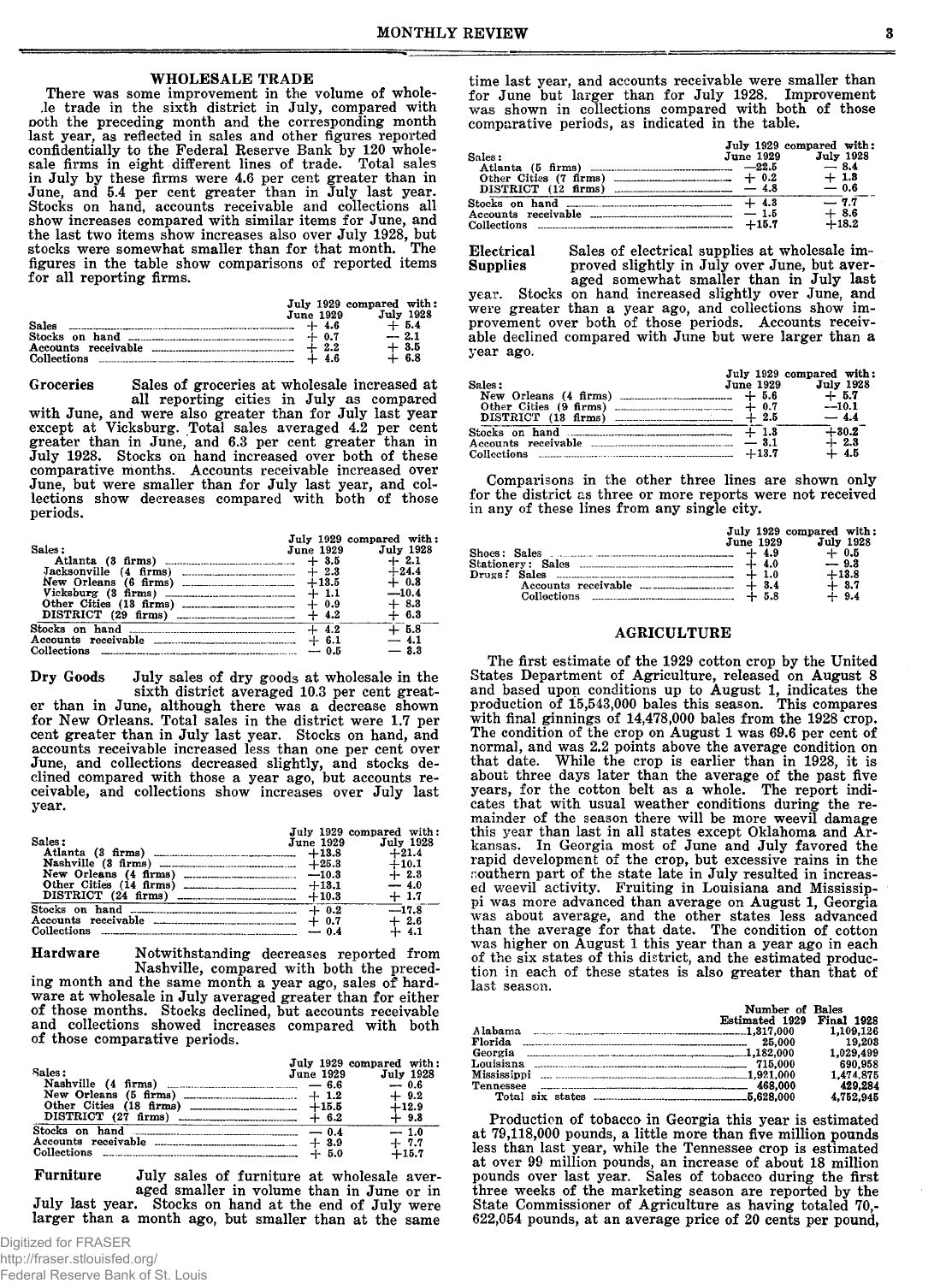and the total value of these sales at \$14,125,654, as compared with sales of 51,363,508 pounds at an average price of 14.02 cents, and total value of \$7,198,598 for the first three weeks of the 1928 marketing season. Production of peaches in Georgia was the lowest in several years, with an estimated agricultural crop of 2,707,000 bushels, as compared with 10,000,000 bushels in 1928. The Georgia apple crop is estimated at 626,000 bushels, compared with 1,400,000 bushels last year. The condition of the citrous crop in Florida still indicates production much below that of last season. Oranges are reported at 62 per cent of normal on August 1, compared with 84 per cent a year ago, and grapefruit at 57 per cent of normal compared with 79 per cent at the same time last year. Prospects for staple crops remain fairly good for the state as a whole.

Sugar Cane Weather conditions in the Louisiana cane<br>and Sugar belt have continued ravorable. The August belt have continued tavorable. The August

1 condition of the cane indicates a probable production of 217,634 short tons of sugar this season, compared with 132,053 short tons produced last season. This crop generally is reported in excellent growing condition.

SUGAR MOVEMENT (Pounds)

| <b>July 1929</b> | <b>June 1929</b>                        | <b>July 1928</b>                                        |
|------------------|-----------------------------------------|---------------------------------------------------------|
|                  |                                         | 98.863.445                                              |
| 20.851.402       |                                         | 9.386.703                                               |
|                  |                                         |                                                         |
|                  |                                         | 117,458,680                                             |
| 14.722.505       | 42.674.342                              | 28,686,117                                              |
|                  |                                         |                                                         |
| 176,558,761      |                                         | 40,280,389                                              |
| 68,258,903       | 62,130,006                              | 21,306,279                                              |
|                  | Raw Sugar<br>214.288.838<br>195,393,798 | 159.624.245<br>24.996.965<br>155.721.638<br>160,998,573 |

Refined Sugar (Pounds)

| Shipments:<br>New Orleans<br>Savannah | 181.645.720<br>28.181.869 | 156.730.014<br>24.906.621 | 118.829.913<br>32.680.255 |
|---------------------------------------|---------------------------|---------------------------|---------------------------|
| Stocks:<br>Orleans<br>New<br>Savannah | 80.223.538<br>15.847.318  | 79.265.552<br>34.421.328  | 44.741.989<br>11.101.730  |

Rice Rice has made satisfactory progress during the past month, and the condition on August 1 remained at 83 per cent of normal. Fresh water for irrigation has been plentiful this season. The estimated production is placed at 16,189,000 bushels, compared with 18,392,000 bushels last season.

#### RICE MOVEMENT—NEW ORLEANS Rough Rice (Sacks)

| Receipts<br>${\bf Shiments}$<br>Stocks | <b>July 1929</b><br>11.443<br>23.947<br>3.502 | <b>June 1929</b><br>24.930<br>11.762<br>16,006 | July 1928<br>690<br>2.020<br>1,586 |
|----------------------------------------|-----------------------------------------------|------------------------------------------------|------------------------------------|
|                                        | CLEAN RICE-(Pockets)                          |                                                |                                    |
| Receipts<br>---                        | 81.849                                        | 128,312                                        | 40,293                             |

| Receipts<br>Shipments<br>Stocks | 81.849<br>113.969<br>128.215 | 128.312<br>130.369<br>160.335 | 40.293<br>35.274<br>164.662 |
|---------------------------------|------------------------------|-------------------------------|-----------------------------|
|                                 |                              |                               |                             |

#### RICE MILLERS ASSOCIATION STATISTICS

| (Barrels)                        |         |            |
|----------------------------------|---------|------------|
|                                  |         | Aug. 1 to  |
| Receipts of Rough Rice:          | July    | July 31    |
| 1928-29<br>Season                | 125.737 | 9.164,411  |
| Season 1927-28                   | 16.892  | 9.495.452  |
| Distribution of Milled Rice:     |         |            |
| Season 1928-29                   | 515.342 | 9.882.110  |
| Season 1927-28                   | 285.155 | 10.189.848 |
| Stocks of Rough and Milled Rice: |         |            |
| August 1, 1929                   | 485,177 |            |
| <b>August 1, 1928</b>            | 829.608 |            |

### FINANCIAL

Savings Following the semi-annual interest period,<br>Deposits savings deposits at Atlanta, at branch cisavings deposits at Atlanta, at branch cities, and aggregate savings reported from other cities in the district declined in July, and were in smaller volume than a year ago. Decreases compared with June are shown in figures reported from each city shown in the statement, and total savings for the district averaged 6.1 per cent less than for June. Compared with July 1928, figures reported from Nashville show an increase but this was more than outweighed in the district average by decreases at other points, and total savings

averaged 6.4 per cent less than a year ago, as indicated in the table.

#### (000 Omitted)

|                                      | Comparison Comparison           |                 |                 |
|--------------------------------------|---------------------------------|-----------------|-----------------|
| July                                 | June July-June July             |                 | July            |
| 1929                                 | 1929 1929                       |                 | 1928 '29-'28    |
|                                      | $$43.599 - 5.3$ $$45.662 - 9.6$ |                 |                 |
| Birmingham (4 banks)  24,633         | $25.925 - 5.0$                  |                 | $25.226 - 2.4$  |
| Jacksonville (4 banks)  21,821       | $25.691 -15.1$                  |                 | $29.461 -25.9$  |
| Nashville (8 banks) _________ 29,118 | $81.698 - 8.1$                  |                 | $26.175 + 11.2$ |
| New Orleans (7 banks)  47,350        | $47.566 - 0.5 -$                |                 | $48.095 - 1.5$  |
| Other Cities (47 banks)  103,003     | $110.183 - 6.5$                 | $110.815 - 7.0$ |                 |
|                                      | $284.662 - 6.1$                 |                 | $285.434 - 6.4$ |

#### Debits to Individual Accounts

The total of debits to individual accounts at 26 reporting cities of the sixth district in July was 5.4

per cent greater than in June, and shows an increase of 10.1 per cent over the month of July last year. Sixteen of these reporting cities show increases over July 1928, while decreases were reported from the other ten cities. The monthly figures shown in the table are derived from weekly reports by pro-rating figures for those weeks which do not fall entirely within a single calendar month.

|                                                    | $(000 \t  Omitted)$ |                  |                  |
|----------------------------------------------------|---------------------|------------------|------------------|
| Alabama                                            | <b>July 1929</b>    | <b>June 1929</b> | <b>July 1928</b> |
|                                                    |                     | 137.190<br>s.    | 144.839<br>\$    |
|                                                    | 2,728               | 2.626            | 2.937            |
|                                                    | 43,878              | 36.569           | 37,573           |
|                                                    | 24.804              | 23.998           | 23.503           |
| Florida                                            |                     |                  |                  |
| Jacksonville                                       | 77.809              | 72,555           | 71,329           |
| Miami                                              | 30.451              | 31.369           | 28,047           |
|                                                    | 7.081               | 8.185            | 7.432            |
| Tampa<br>--------------------------------------    | 33.585              | 36,676           | 37.955           |
| Georgia                                            |                     |                  |                  |
| Albany                                             | 3,595               | 3.207            | 3.537            |
| Atlanta                                            | 222.414             | 204,179          | 148.742          |
| Augusta <u>musicale est est anno 1980</u>          | 23.212              | 22.877           | 23.781           |
|                                                    | 4.374               | 4.056            | 3,914            |
|                                                    | 14.705              | 13.233           | 12.275           |
| Elberton                                           | 842                 | 911              | 738              |
| Macon                                              | 20.942              | 17.389           | 20,990           |
| Newnan                                             | 2.272               | 1.723            | 1.896            |
|                                                    | 48.998              | 38.177           | 41.377           |
|                                                    | 6,065               | 4.469            | 5,616            |
| Louisiana                                          |                     |                  |                  |
|                                                    | 327,882             | 291.132          | 326,052          |
| Mississippi                                        |                     |                  |                  |
| Hattiesburg                                        | 7.217               | 6.449            | 7.284            |
| Jackson                                            | 26.092              | 24,475           | 24,079           |
| Meridian                                           | 15.642              | 13.472           | 17,124           |
| Vicksburg                                          | 6.544               | 5.887            | 7.419            |
| Tennessee                                          |                     |                  |                  |
|                                                    | 53.314              | 54.121           |                  |
| Knoxville                                          | 36,720              | 34.000           | 46.810           |
| Nashville<br>------------------------------------- | 104.448             | 134,814          | 86,879           |
| Total 26 cities \$1,289,429                        |                     | \$1,223,789      | 89,557           |
|                                                    |                     |                  | \$1,171,185      |
| $Condiffian$ of $M=1$ , $D=1$                      | $- - -$             |                  |                  |

ondition of Member Banks ijn Selected Cities

Weekly reports received from thirty reporting

member banks located in Atlanta, New Orleans, Birmingham, Jacksonville, Nashville, Chattanooga, Knoxville and Savannah, indicate that<br>total loans of these banks declined \$3,638,000 between July 10 and August 7, but increased \$2,985,000 during the following week, and on August 14 were \$653,000 less than live weeks earlier. During this period loans on securities declined \$3,076,000, and AH Other loans increased \$2,423,- 000. Compared with figures for the corresponding report date a year ago, loans on securities show an increase of more than 18 millions, and other loans a decrease of a little more than  $41-2$  millions, and total loans were  $131-2$ millions greater than at that time. Holdings of United States securities and of Other stocks and bonds both show decreases compared with five weeks, and a year, ago. Demand deposits were greater, but time deposits smaller, than tor either of the report dates under comparison. Borrowings by these weekly reporting banks from the Federal Reserve Bank of Atlanta were \$336,000 greater on August 14 than on July 10, but \$6,203,000 less than at the same time a year ago. Principal items in the weekly report for the three report dates under comparison are shown in the table.

|               | $(000$ Omitted)                                                                                                                           |                                                               |                                                              |
|---------------|-------------------------------------------------------------------------------------------------------------------------------------------|---------------------------------------------------------------|--------------------------------------------------------------|
| Loans:<br>All | Aug. 14.<br>1929<br>On Securities<br>4152.467<br>Other<br>363.870<br>Total<br>Loans $\frac{1}{2}$<br>516.337<br>U.S. Securities<br>58.634 | July 10.<br>1929<br>\$155.543<br>361.447<br>516.990<br>60,481 | Aug. 15<br>1928<br>\$134.339<br>368.494<br>502,833<br>69.541 |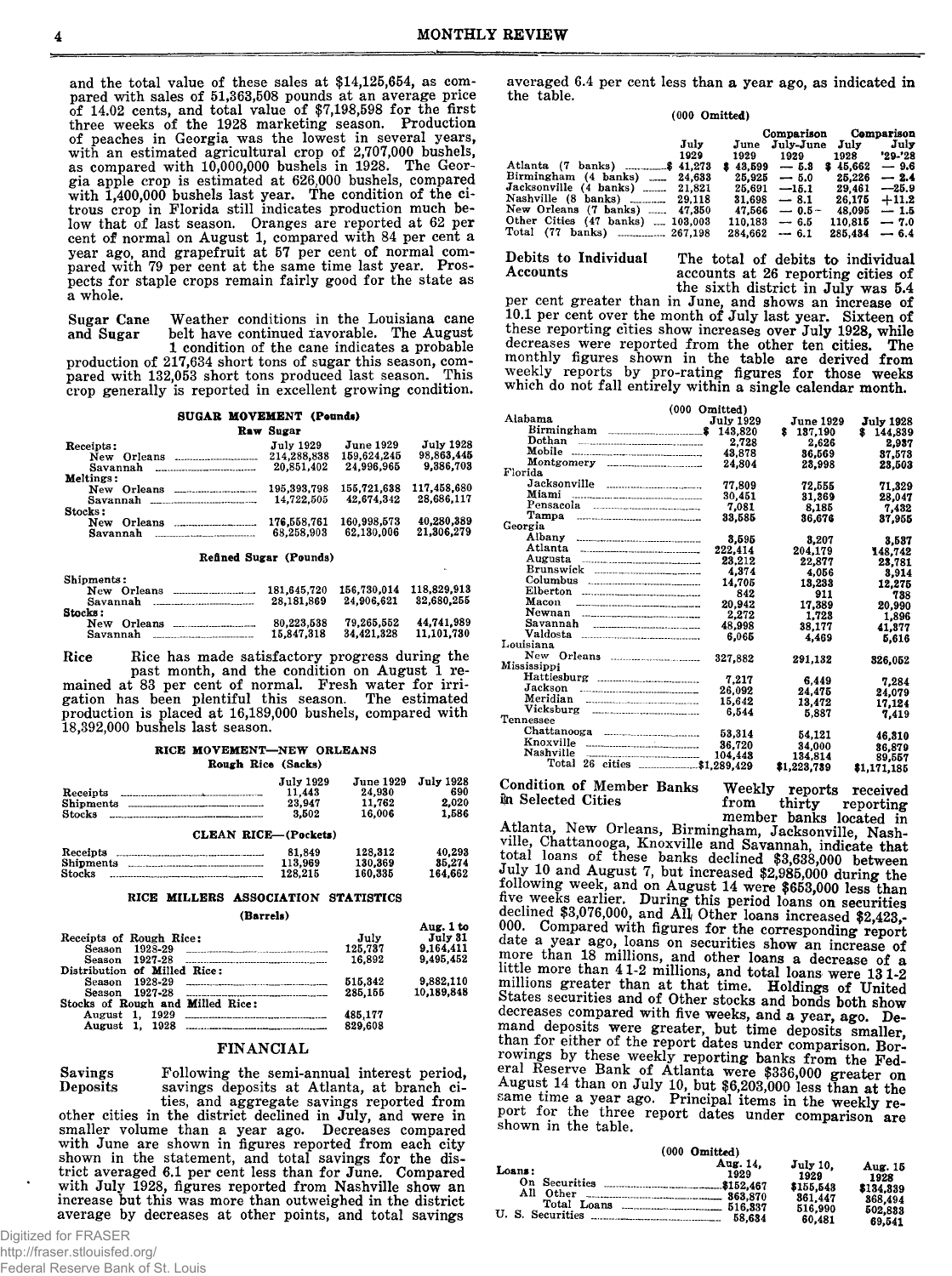| Total Loans and Investments 642.577 | 71.993<br>71.487<br>644.367<br>648.958   |
|-------------------------------------|------------------------------------------|
|                                     | 238.164<br>244.413<br>318.163<br>316.235 |
|                                     | 93.588<br>89.887                         |
|                                     | 66.630<br>69.051<br>50.218<br>43.679     |

Operations of the Federal Reserve Bank

During the five weeks period between July 10 and August

14 there were increases in the volume of discounts for member banks, in Federal Reserve note circulation, and in total reserves, but decreases in deposits and in holdings of bills bought in the open market and of government securities, shown in the weekly statements of the Federal Reserve Bank of Atlanta. Discounted bills held on August 14 show an increase of \$3,885,000 over the total five weeks earlier, due principally to an increase in those secured by government obligations. Compared with figures for the corresponding report date of last year, however, bills secured by government obligations show a decrease of \$5,846,000 and total discounts were smaller by \$4,425,000 than at that time. Holdings of bills bought in the open market, and of government securities, declined compared with figures for July 10, and were less than for the same report date a year ago, and total bills and securities show a decrease of \$14,921,000 compared with a year ago. Deposits on August 14 were smaller than on either of the previous report dates under comparison. Federal Reserve notes in actual circulation, following the issuance of the new size currency, increased more than 15 millions between July 10 and August 14, and show an increase of 23 1-2 millions over the same report date of last year. Principal items in the weekly statement for the three report dates under comparison are shown in the table.

#### (000 Omitted)

| Bills Discounted:                                 | Aug. 14.<br>1929 | <b>July 10.</b><br>1929 | Aug. 15.<br>1928 |
|---------------------------------------------------|------------------|-------------------------|------------------|
| Secured by Govt. Obligations\$ 13,822             |                  | \$10.425                | \$19.668         |
|                                                   | 58,994           | 58,506                  | 57.573           |
|                                                   | 72.816           | 68.931                  | 77.241           |
|                                                   | 4.584            | 5.236                   | 13.000           |
| U. S. Securities <u>_________________________</u> | 3.093            | 3.096                   | 5.173            |
| Total Bills and Securities                        | 80.493           | 77.263                  | 95.414           |
|                                                   |                  | 130.138                 | 103.020          |
|                                                   | 63.010           | 65.460                  | 65.267           |
|                                                   |                  | 136.417                 | 128.240          |
| Reserve Ratio                                     |                  | 64.5                    | 53.2             |

Bank Deposits of All Member Banks Net demand deposits of all member banks in the sixth district

continued in June to decline from the high point for the year shown in March, and were at a lower level than in June last year. Time deposits in June increased to a point higher than for any other month this year, but were still somewhat smaller than for the same month last year. The figures for 1929 are averages of daily figures for each month, while those for corresponding months of 1928 are for a single report date of each month.

|                                                                                                                                                                                                                                             |               | <b>Demand Deposits</b> |               | Time Deposits |  |
|---------------------------------------------------------------------------------------------------------------------------------------------------------------------------------------------------------------------------------------------|---------------|------------------------|---------------|---------------|--|
|                                                                                                                                                                                                                                             | 1929          | 1928                   | 1929          | 1928          |  |
| January<br>----------------                                                                                                                                                                                                                 | .8594.393.000 | \$634,598,000          | \$454.062.000 | \$465,326,000 |  |
| February<br>----------------                                                                                                                                                                                                                | 596,768,000   | 625.307.000            | 458.445.000   | 461,400,000   |  |
| March<br>___________________                                                                                                                                                                                                                | 600.785.000   | 621.048.000            | 459.323.000   | 465.757.000   |  |
| April                                                                                                                                                                                                                                       | 584.913.000   | 612,186,000            | 449.462.000   | 467,351,000   |  |
| May<br><u>standard and the company of the company of the company of the company of the company of the company of the company of the company of the company of the company of the company of the company of the company of the company o</u> | 568.686.000   | 607,138,000            | 458.520.000   | 471,907,000   |  |
| June                                                                                                                                                                                                                                        | 548,639,000   | 596.668.000            | 466,233,000   | 471.953.000   |  |

Commercial According to statistics compiled by R. G. Failures Dun and Company, commercial failures in

the United States during the month of July numbered 1,752, compared with 1,767 in June, and with 1,723 in July 1928. Liabilities of firms which failed in July amounted to \$32,425,519, an increase of 3.3 per cent over the total for June, and greater by 9.6] per cent than for July last year.

Figures for the sixth district indicate 97 failures during July, compared with 100 in June, and with 110 in July a year ago, and liabilities of these firms during July show an increase of 14.1 per cent over June, but a decrease of 24.1 per cent compared with July last year. Figures in the table show failures in the United States divided by Federal Reserve Districts.

| <b>District</b>                                  | Number<br><b>July 1929</b> |    | Liabilities<br><b>July 1929</b> | Liabilities<br>June 1929 | Liabilities<br>July 1928 |
|--------------------------------------------------|----------------------------|----|---------------------------------|--------------------------|--------------------------|
| Boston<br>and there is a construction            | 176                        | s. | 3.085.987                       | 2,887,796<br>S           | 2,345,127<br>s           |
|                                                  | 327                        |    | 8.806.245                       | 7.469.126                | 7.973.412                |
| Philadelphia<br>-----------------                | 57                         |    | 1.267.519                       | 1.248,063                | 1.366.704                |
| Cleveland<br><b>********************</b>         | 143                        |    | 1.996.972                       | 3.480.435                | 8,248,216                |
| Richmond<br>----------------------               | 98                         |    | 2.698.274                       | 2.534.991                | 1.838.607                |
| Atlanta                                          | 97                         |    | 1.516.116                       | 1.328.602                | 1.997.327                |
| Chicago<br>--------------------------            | 242                        |    | 3.962.653                       | 6.436,327                | 3,295,071                |
| St. Louis                                        | 111                        |    | 1,331,242                       | 1.894.983                | 2.288.466                |
| Minneapolis                                      | 46                         |    | 512.743                         | 312,448                  | 496,225                  |
| Kansas City<br>---------------                   | 130                        |    | 1,826,622                       | 879.447                  | 467.828                  |
| Dallas<br><b>Martin Corp. And Contract Corp.</b> | 39                         |    | 1.975.746                       | 710.082                  | 1,072,213                |
| San Francisco                                    | 286                        |    | 3.445.400                       | 2.192.461                | 3,197,437                |
| Total                                            |                            |    | \$32,425,519                    | \$31,374,761             | \$29,586,633             |

#### IMPORTS AND EXPORTS

United States Preliminary figures compiled and published by the United States Department of Commerce indicate that both exports and imports during July were only slightly larger than for June, and were greater than for the same month of last year. Exports for the first seven months of 1929 were greater than for the same period of any year since 1920, and imports for this period were greater than for the same part of the two preceding years.

| $\mathop{\hbox{\rm Exports}}$ :<br>July<br>June<br>Seven months ending with July 3,024,068,000 | 1929<br>1928<br>378,963,000<br>401.000.000<br>S<br>389,000,000<br>397,000,000<br>2.756.973.000 |
|------------------------------------------------------------------------------------------------|------------------------------------------------------------------------------------------------|
| Imports :<br>July<br>June<br>months ending with July 2,639,354,000<br>Seven                    | 353,000,000<br>\$ 317,804,000<br>317,000,000<br>352,000,000<br>2,403,780,000                   |

New Orleans Merchandise was imported into the United States through the port of New Orleans during the month of May 1929, the latest month for which detailed statistics are available, to the value of \$22,775,064, an increase of 4.8 per cent over April, and 38.6 per cent greater than the total for May 1928.

Exports of merchandise through the port of New Orleans during May totaled \$25,130,855, a decrease of 20.3 per cent compared with April, and 16.8 per cent less than for May last year.

#### Grain Exports—New Orleans

Exports of grain through the port of New Orleans during July 1929 were greater than for the same month last year, as indicated in the table. Corn and oats were exported in smaller volume, but wheat shows a large increase.

| Corn.<br>bu.<br>Oats.<br>bu.<br>Rve.<br>bu. | <b>July 1929</b><br>428.702<br>131.887<br>61.563<br>21.428 | July 1928<br>94.127<br>256,232<br>77.068 |
|---------------------------------------------|------------------------------------------------------------|------------------------------------------|
| Total, bushels                              | 643.580                                                    | 427.427                                  |

#### BUILDING

The volume of prospective building as indicated by building permits issued at twenty regularly reporting cities of the sixth district declined further in July, and was smaller than at the same time a year ago, and contract awards in the district also declined compared with the preceding month, but were only fractionally smaller than for July last year.

The total value of building permits issued during July at twenty reporting cities of the sixth district, for the erection of buildings within their corporate limits, amounted to \$6,029,543, a decline of 10 per cent compared with the total for June, and 33.3 per cent less than for July 1928. Six of these cities reported increases over July last year, and the remaining fourteen reported decreases. The index number for the district, based upon the monthly average for the three year period 1923-25 inclusive, was 53.6, compared with 59.5 for June, and with 80.4 for July 1928. Index numbers for Atlanta, and for Federal Reserve Branch cities are shown on the last page of this Review.

According to statistics compiled by the F. W. Dodge Corporation, the total value of contracts awarded for building and construction work in the 37 states east of the Rocky Mountains during July amounted to \$652,436,100, the second largest monthly total on record, and repre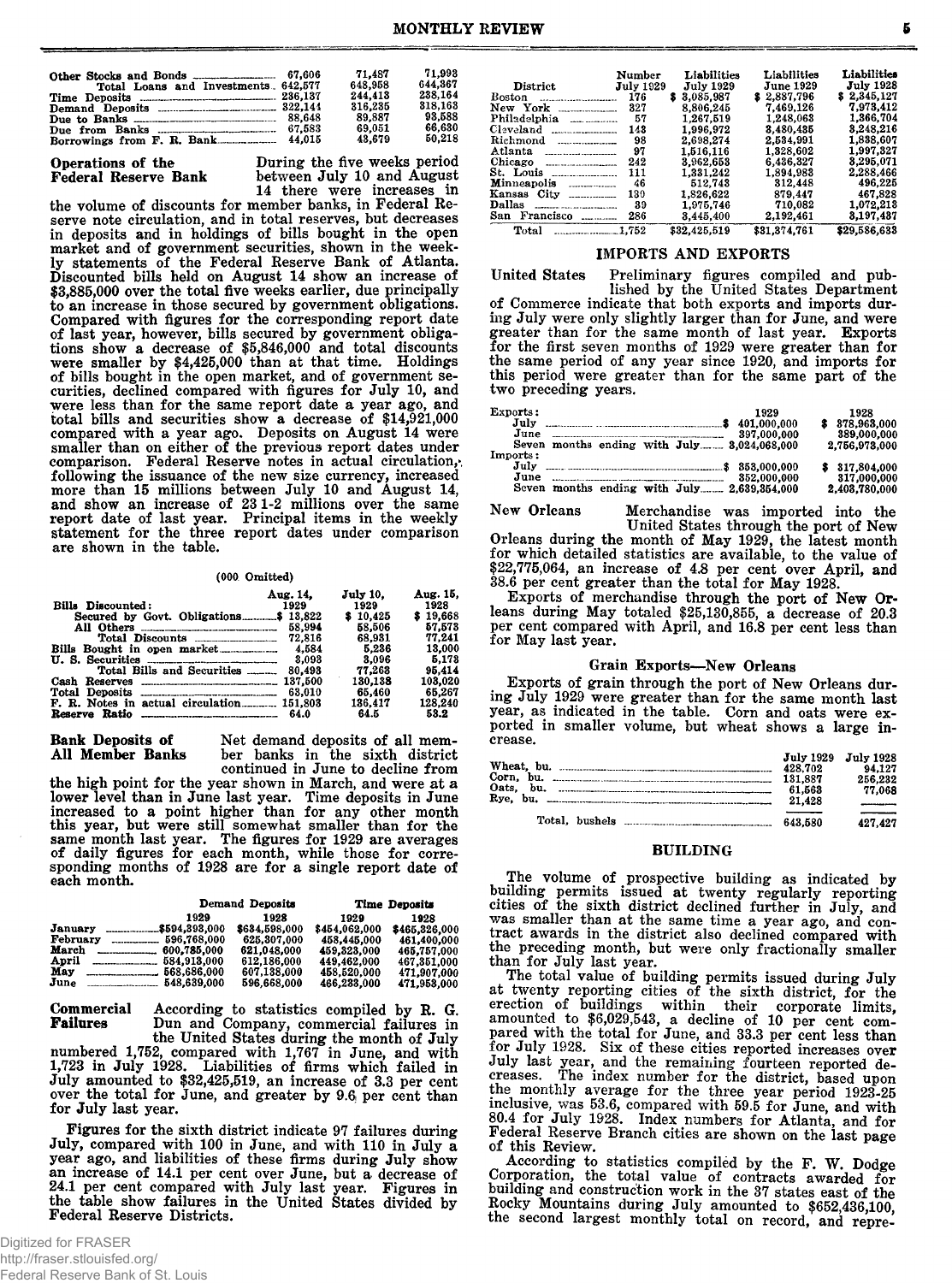senting an increase of 20 per cent over the total for June, and an increase of 12 per cent over July 1928. In July, \$199,925,500, or 31 per cent of the total, was for residential building; \$195,546,700, or 30 per cent, was for public works and utilities; \$91,348,300, or 14 per cent, was for commercial building. During the first seven months of this year there was a total of \$3,683,982,900 of new building and engineering work contracted for in the 37 eastern states, compared with \$4,028,299,900 for the same period of 1928, or a decrease of 9 rer cent.

Contracts awarded during July in the sixth district totaled \$31,801,659, a decrease of 31 per cent compared with June, but only 0.6 per cent less than for July last year.

|                                                                                                                                                                                                                                               |        |             |        |                  | Percentage |
|-----------------------------------------------------------------------------------------------------------------------------------------------------------------------------------------------------------------------------------------------|--------|-------------|--------|------------------|------------|
|                                                                                                                                                                                                                                               |        | July 1929   |        | <b>July 1928</b> | change in  |
| Alabama                                                                                                                                                                                                                                       | Number | Value       | Number | Value            | Value      |
| Anniston                                                                                                                                                                                                                                      | 30     | 71.709<br>s | ----   | \$<br>72.600     | 1.2<br>—   |
| Birmingham                                                                                                                                                                                                                                    | 235    | 429.754     | 625    | 2,175,631        | $-80.2$    |
| Mobil:<br>------------                                                                                                                                                                                                                        | 89     | 164.321     | 120    | 208,676          | $-21.3$    |
| Montgomery                                                                                                                                                                                                                                    | 224    | 239,168     | 276    | 822.217          | -- 25.8    |
| Florida                                                                                                                                                                                                                                       |        |             |        |                  |            |
| Jacksonville _                                                                                                                                                                                                                                | 337    | 401.660     | 345    | 657.247          | $-38.9$    |
| Miami<br><b>Continued by Continued By Continued By Continued By Continued By Continued By Continued By Continued By Continued By Continued By Continued By Continued By Continued By Continued By Continued By Continued By Continued By </b> | 227    | 344.124     | 177    | 264.749          | $+30.0$    |
| Orlando                                                                                                                                                                                                                                       | 48     | 26.170      | 75     | 231,825          | $-88.7$    |
| Pensacola                                                                                                                                                                                                                                     | 60     | 71.650      | 94     | 193.332          | $-62.8$    |
| Tampa<br>------------                                                                                                                                                                                                                         | 198    | 94.814      | 287    | 250,266          | — 62.1     |
| *Lakeland                                                                                                                                                                                                                                     | 3      | 37.100      | 5      | 11.125           | $+233.5$   |
| *Miami Beach                                                                                                                                                                                                                                  | 82     | 1.007.590   | 26     | 207.875          | $+384.7$   |
| Georgia                                                                                                                                                                                                                                       |        |             |        |                  |            |
| Atlanta                                                                                                                                                                                                                                       | 337    | 983,666     | 327    | 1.220.813        | $-19.4$    |
| Augusta                                                                                                                                                                                                                                       | 170    | 152.736     | 142    | 116,457          | $+31.2$    |
| Columbus                                                                                                                                                                                                                                      | 49     | 72,950      | 70     | 108.547          | $-32.8$    |
| Macon                                                                                                                                                                                                                                         | 224    | 125.882     | 273    | 476,210          | $-73.6$    |
| Savannah                                                                                                                                                                                                                                      | 51     | 162.325     | 58     | 221,060          | $-26.6$    |
| Louisiana                                                                                                                                                                                                                                     |        |             |        |                  |            |
| Orleans.<br>New                                                                                                                                                                                                                               | 200    | 1,535,517   | 260    | 1,021,977        | $+50.2$    |
| Alexandria<br>$\sim$                                                                                                                                                                                                                          | 53     | 44.176      | 3      | 37.873           | + 16.6     |
| <b>Tennessee</b>                                                                                                                                                                                                                              |        |             |        |                  |            |
| Chattanooga                                                                                                                                                                                                                                   | 300    | 369,996     | 241    | 145,854          | $+153.7$   |
| Johnson<br>City.                                                                                                                                                                                                                              | 23     | 111.050     | 14     | 80,750           | $+37.5$    |
| <b>Knoxville</b>                                                                                                                                                                                                                              | 90     | 243,134     | 181    | 788,978          | $-69.2$    |
| Nashville<br>-------                                                                                                                                                                                                                          | 263    | 384.741     | 279    | 451,040          | $-14.7$    |
| 20<br>Cities <sub>--</sub><br>Total                                                                                                                                                                                                           | 3.208  | \$6,029,543 | 3.907  | \$9.041.102      | $-83.3$    |
| Index No.                                                                                                                                                                                                                                     |        | 53.6        |        | 80.4             |            |
| *Not included in totals or index numbers.                                                                                                                                                                                                     |        |             |        |                  |            |
|                                                                                                                                                                                                                                               |        |             |        |                  |            |

#### LUMBER

Preliminary figures for the month of July, received up to the middle of August, by the Southern Pine Association from 92 subscribing mills, indicate that current production continues somewhat below the three-year average production of reporting mills, and that orders and shipments continued less than output. Orders booked by these reporting mills in July were 4.9 per cent less than their production; in June orders were 6.8 per cent less than output, while in July last year orders exceeded production by 7.4 per cent. July shipments were slightly less than orders, and were 4.6 per cent less than production. July production was 8.2 per cent less than the three-year average output of reporting mills, and stocks on hand at the end of July were 6.6 per cent smaller than the three-year relative stocks of these mills. Unfilled orders at the end of July amounted to 80.6 per cent of a month's production at the rate which prevailed in July. Preliminary figures for July, with comparisons, are shown in the table.

| (feet)                                                                                                                                                                                                           | <b>July 1929</b>                          | <b>June 1929</b>                                                                                      | <b>July 1928</b>                                                                                      |
|------------------------------------------------------------------------------------------------------------------------------------------------------------------------------------------------------------------|-------------------------------------------|-------------------------------------------------------------------------------------------------------|-------------------------------------------------------------------------------------------------------|
|                                                                                                                                                                                                                  | 92 mills                                  | 94 mills                                                                                              | 108 mills                                                                                             |
| Production <u>___________</u> _________<br>3-Year Average Production 237,532,590<br>Stocks, end of month _______ 567,790,205<br>3-Year Relative Stocks  608,225,950<br>Unfilled orders, end of month 175,605,120 | 207,339,713<br>206,844,353<br>217,958,096 | 189,986,751<br>205.311.911<br>203.816.188<br>240.819.383<br>581,078.371<br>616,634,430<br>180,276,160 | 284,497,008<br>284.454.932<br>264,870,514<br>289.417.528<br>680.767.115<br>728.550.731<br>216,523,096 |

#### TEXTILES

Cotton Statistics compiled and published by the Consumption United States Census Bureau indicate that the consumption of cotton in the United States during July declined 4.2 per cent compared with the preceding month, but was greater by 24.2 per cent than during the corresponding month of last year. Stocks of cotton, both in consuming establishments and in public storage and at compresses declined compared with June, and stocks in public storage were smaller than a year ago, but those held by consuming establishments were somewhat larger. Exports during July were somewhat smaller than for June, or for July last year. The

number of spindles in the United States active during July was smaller by 232,264 than for June, but was 2,236,182 greater than during the same month last year. **Hosiery** 

| United                                             | States (Bales)   |                  |                  |
|----------------------------------------------------|------------------|------------------|------------------|
| Cotton Consumed:                                   | <b>July 1929</b> | <b>June 1929</b> | <b>July 1928</b> |
|                                                    | 546,457          | 570.281          | 439.821          |
|                                                    | 79.297           | 78.154           | 65.279           |
| Stocks in Consum. Establishments:                  |                  |                  |                  |
|                                                    |                  | 1.289.294        | 1,011,721        |
|                                                    |                  | 206,432          | 159.409          |
| Stocks in Public Storage and                       |                  |                  |                  |
| at Compresses:                                     |                  |                  |                  |
|                                                    | 986.439          | 1,375,728        | 1,189,751        |
|                                                    | 58.422           | 71.164           | 44,569           |
| Exports                                            | 237.506          | 299.136          | 331,452          |
| Imports                                            | 21.369           | 26.113           | 18,473           |
|                                                    |                  | 30.628.122       | 28.159.676       |
| Cotton Growing States (Bales)                      |                  |                  |                  |
|                                                    | July 1929        | <b>June 1929</b> | <b>July 1928</b> |
| $\text{Cottom}$ Consumed $\text{________}$ 409.057 |                  | 431.967          | 331.961          |
| in Consum. Establishments 691,005<br>Stocks        |                  | 876,443          | 613,618          |
| Stocks in Public Storage and                       |                  |                  |                  |
|                                                    | 745.250          | 1.100.528        | 1.036.183        |
| Active                                             |                  | 17.984.360       | 17.674.582       |
|                                                    |                  |                  |                  |

Cotton Confidential reports for July were rendered to Cloth the Federal Reserve Bank of Atlanta by cotton mills in the sixth district which during that month manufactured 26,456,000 yards of cotton cloth. This output was 9.2 per cent greater than the output of the same mills in June, and  $\bar{2}2.5$  per cent greater than their production in July last year. Shipments, orders, stocks on hand and number of workers also increased over June, but unfilled orders show a decrease. Compared with July a year ago, shipments, unfilled orders and number of workers show increases, but orders booked, and stocks on hand, declined.

|                                           | June 1929 | July 1929 compared with:<br>July 1928 |
|-------------------------------------------|-----------|---------------------------------------|
|                                           | $+9.2$    | $+22.5$                               |
| Shipments <b>Expanding Communications</b> | $+19.3$   | $+9.5$                                |
|                                           | $+ 6.5$   | $-1.9$                                |
|                                           | $-4.4$    | $+6.3$                                |
| Stocks on hand                            | $+5.4$    | $-3.3$                                |
|                                           | $+2.6$    | $+6.6$                                |

Cotton Reports for July were also received from cotton<br>
Yarn mills which produced during July 7.974.000 mills which produced during July 7,974,000

pounds of yarn, an output 10.6 per cent greater than for June, and 37.9 per cent greater than in July 1928. July shipments, orders, and number of workers increased over June, but unfilled orders and stocks on hand decreased, while all items except stocks show increases over the corresponding month of 1928.

|                                                                                                                                                                                                                                     | <b>June 1929</b> | July 1929 compared with:<br>July 1928 |
|-------------------------------------------------------------------------------------------------------------------------------------------------------------------------------------------------------------------------------------|------------------|---------------------------------------|
|                                                                                                                                                                                                                                     |                  |                                       |
|                                                                                                                                                                                                                                     | $+10.6$          | $+37.9$                               |
| Shinments <b>continuous</b> continuous continuous continuous continuous continuous continuous continuous continuous continuous continuous continuous continuous continuous continuous continuous continuous continuous continuous c | $+17.2$          | $+33.0$                               |
|                                                                                                                                                                                                                                     | $+6.9$           | $+38.9$                               |
| Unfilled orders $\frac{1}{2}$ 4.8                                                                                                                                                                                                   |                  | $+27.4$                               |
| Stocks on hand $\ldots$ 8.1                                                                                                                                                                                                         |                  | $-26.6$                               |
|                                                                                                                                                                                                                                     | $+. 0.2$         | $+13.0$                               |

Hosiery Figures for July and June reported to the United States Census Bureau by 34 identical establishments manufacturing hosiery in the sixth district indicate declines in production, shipments, orders and unfilled orders in July, but small increases in stocks. Total figures for the two months are shown in the table.

| <b>Shipments</b> | (Dozen Pairs)<br><b>July 1929</b><br>793,839<br>810.371<br>1.775.091<br>790,288<br>23.301 | June 1929<br>823.384<br>810.718<br>1.763.867<br>873.500 |
|------------------|-------------------------------------------------------------------------------------------|---------------------------------------------------------|
|                  |                                                                                           | 23,000<br>1,057,643                                     |

|                                                                 |           | (1) Sixth District<br>Aug. 1 to July 31 | COTTON SEED AND COTTON SEED PRODUCTS | <b>United States</b><br>Aug. 1 to July 31 |
|-----------------------------------------------------------------|-----------|-----------------------------------------|--------------------------------------|-------------------------------------------|
|                                                                 | 1929      | 1928                                    | 1929                                 | 1928                                      |
| Cotton Seed tons:                                               |           |                                         |                                      |                                           |
| Received at mills                                               | 1.512.520 | 1,440.628                               | 5,082,051                            | 4,586,705                                 |
| $Crushed$ _____________                                         | 1,503,096 | 1,462,389                               | 5,058,744                            | 4,654,017                                 |
| Production:                                                     | 14.127    | 4.703                                   | 41.340                               | 21.972                                    |
| Crude Oil, lbs.  501,121,067 481,367,460<br>Cake and Meal, tns. | 649.363   | 636,269                                 | 1,603,352,111<br>2,280,894           | 1.476.609.401<br>2,093,354                |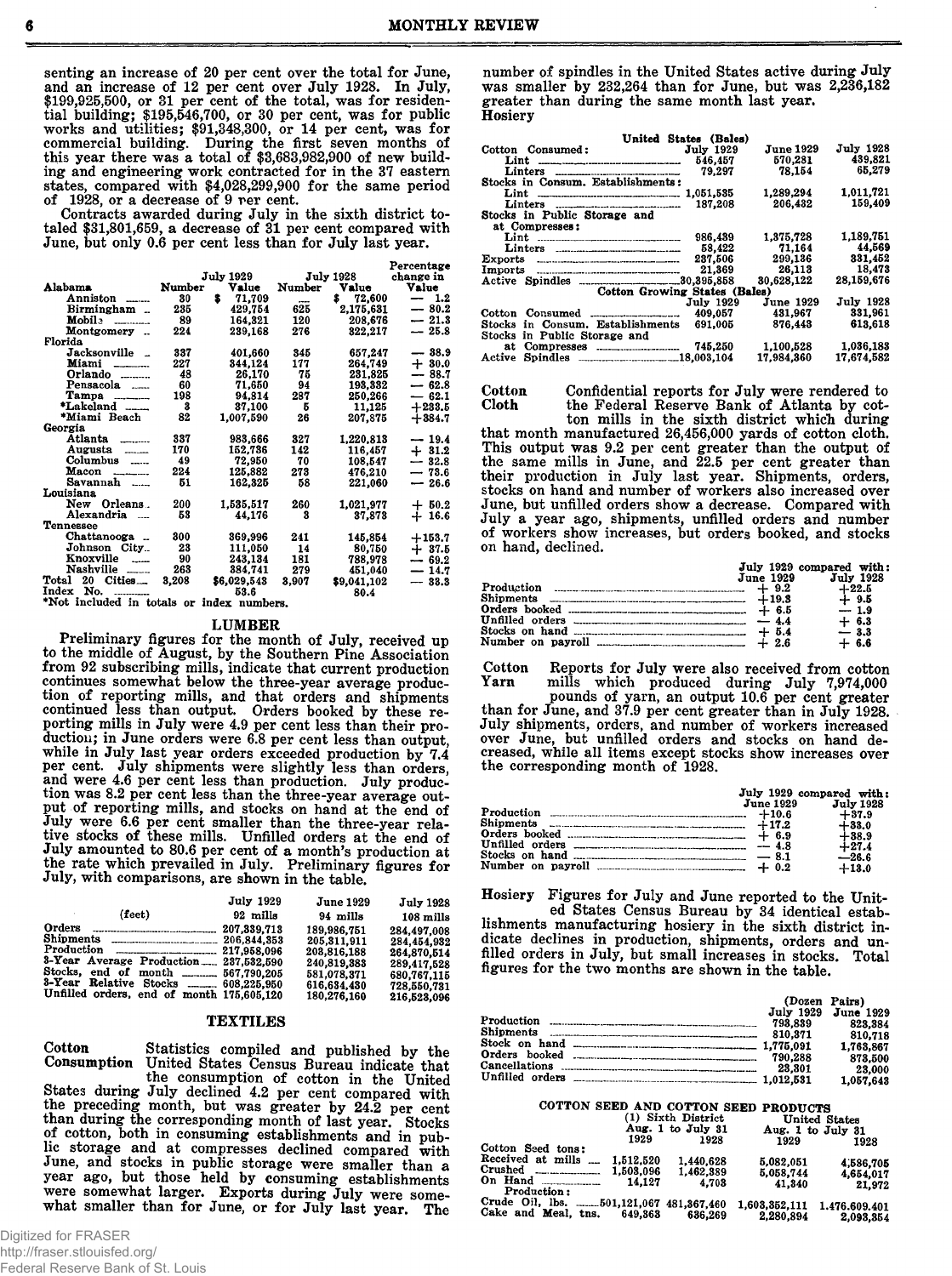| Hulls, tons                                      | 411.412 | 422.892   | 1,367,325  | 1.320.066  |
|--------------------------------------------------|---------|-----------|------------|------------|
| Linters, bales $\ldots$                          | 328.568 | 266,407   | 1,084,644  | 875.121    |
| Stocks:                                          |         |           | (2)        | (2)        |
| Crude Oil, lbs.  1,142,093                       |         | 4.464.245 | 10.939.944 | 14.764.852 |
| Cake and Meal, tons                              | 27,148  | 7.780     | 80.914     | 32,648     |
|                                                  | 12.288  | 6.039     | 65.444     | 29.291     |
|                                                  | 24.009  | 11.474    | 74.640     | 43.994     |
| (1) Georgia, Alabama, Louisiana and Mississippi, |         |           |            |            |

(2) Not including stocks held by refining and manufacturing estab-<br>lishments and in transit to refiners and consumers.

COAL

According to statistics compiled by the United States Bureau of Mines, the production of bituminous coal in the United States during July was greater than in July last year, both in total output and in daily average production, but July production in Alabama and Tennessee, the coal producing states of the sixth district, was at a somewhat lower level than a year ago.

Statistics compiled by the Bureau of Mines indicate that the production of bituminous coal in July in the United States amounted to 40,635.000 tons, an increase of 6.7 per cent over the output of 38,073,000 tons in June, and 12 per cent greater than the 36,276,000 tons produced in July last year. Daily average output in July was 1,563,000 tons, 2.6 per cent greater than in June, and 7.6 per cent greater than in July last year. The total production of bituminous coal during the present calendar year to August 3 amounted to 297,954,000 tons, compared with 274,- 292,000 tons produced during the same period of 1928. Weekly production figures of the Bureau of Mines are shown in the table, compared with corresponding weeks last year. Output for the week ended July 6 was affected by the observance of the holiday on July 4th.

|          |    |            |       | (000 Omitted)        |         |      |      |                  |
|----------|----|------------|-------|----------------------|---------|------|------|------------------|
|          |    |            |       | <b>United States</b> | Alabama |      |      | <b>Tennesses</b> |
|          |    | Week Ended | 1929  | 1928                 | 1929    | 1928 | 1929 | 1928             |
| July     |    |            | 7.414 | 6.830                | 271     | 257  | 75   | 74               |
| July     | 13 |            | 9.432 | 8.610                | 281     | 315  | 100  | 116              |
| July     | 20 |            | 9.202 | 8.642                | 307     | 309  | 94   | 106              |
| July     | 27 |            | 9.480 | 8.964                | 306     | 306  | 97   | 103              |
| August 3 |    |            | 9.220 | 8.757                |         |      |      |                  |

#### IRON

According to statistics compiled and published by the Iron Age, the production of pig iron in the United States in July this year made a new high record for that month. Total output was greater than for June, although the daily average rate of production declined slightly. Production in Alabama was also greater than in June, because of the longer month, while the daily average declined less than one-half of one per cent.

Production of pig iron during July in the United States amounted to 3,785,120 tons, greater by 2.4 per cent than in June, and 23.2 per cent greater than in July last year. The index number for July based upon the monthly average output for the three-year period 1923-25, was 126.7, compared with 123.8 for June, and with 102.8 for July 1928. Daily average production declined nearly one per cent in July compared with June. The number of furnaces active on August 1 was 216, smaller by two than a month earlier, but greater by 31 than at the same time last year. Total production during the first seven months of this year amounted to 25,426,080 tons, and set a new high record for the period.

Figures for Alabama indicate the production of 225,513 tons of iron during July, an output 2.9 per cent greater than in June, and 19.1 per cent greater than in July last year. The daily average rate of production declined fourtenths of one per cent compared with June. There were 17 furnaces active on August 1, the same as a month earlier, and greater by one than a year ago. Press reports indicate that there has been steady buying for third quarter iron, and the probable make is estimated to be more than eighty per cent sold. August shipments are expected to exceed those in July. Several important tonnages are reported to be under option to eastern points since the new rail and steamer rates became effective August 1st. The quoted price continued at \$14.50 per ton. Figures are shown in tabular form for convenience of comparison.

| United States:                | July 1929 | <b>June 1929</b> | <b>July 1928</b> |
|-------------------------------|-----------|------------------|------------------|
|                               | 3,785,120 | 3,697,628        | 3.071.824        |
|                               | 126.7     | 123.8            | 102.8            |
| Average per day (tons)        | 122.100   | 123.255          | 99.091           |
|                               | 216       | 218              | $^{4}185$        |
| Alabama:<br>Production (tons) | 225.513   | 219,218          | 189, 383         |
|                               | 97.1      | 94.4             | .81.5            |
| Average per day (tons)        | 7.275     | 7.307            | 6.109            |
|                               | 17        | $\cdots$         | 16               |

\*First of the following month.

#### Unfilled Orders--- U. S. Steel Corp'n

Unfilled orders of the United States Steel Corporation at the end of July totaled 4,088,177 tons, a decrease of 168,733 tons, or 4 per cent, compared with the month before, but 14.5 per cent greater than at the end of July last year.

#### NAVAL STORES

July receipts of both turpentine and rosin at the three principal naval stores markets of the sixth district increased over the preceding month, and were in greater volume than in July last year, and stocks of both commodities at the end of July were greater than a month earlier, although somewhat smaller than those recorded a year ago. Receipts of turpentine in July were 12.8 per cent greater than in June, and 17.7 per cent greater than in July 1028, and receipts of rosin increased 17.8 per cent over June, and were 22.4 per cent greater than a year ago. July receipts of both commodities were greater than for July of any of the past eleven years, and figures for the season April 1 to July 31 were greater than those of the corresponding part of any other season, except 1927, during the past ten years. Stocks of turpentine at the end of July were smaller than a year ago but larger t^an for any other recent year, and stocks of rosin, while  $l_{Lrg}$ . er than for the same date in 1926 and 1920 were smaller than for other recent years. Press quotations indicate that prices of both commodities have fluctuated within a narrow range in recent weeks. Receipts and stocks are shown in the table.

| Receipts-Turpentine:                             | <b>July 1929</b> | <b>June 1929</b>  | July 1928 |
|--------------------------------------------------|------------------|-------------------|-----------|
| Savannah                                         | 28.501           | 24.437            | 23,690    |
| Jacksonville                                     | 19.081           | 17.553            | 16,618    |
| Pensacola                                        | 7.290            | 6,668             | 6,329     |
| Total                                            | 54.872           | 48.658            | 46.637    |
| Receipts—Rosin :                                 |                  |                   |           |
| Savannah<br>,,,,,,,,,,,,,,,,,,,,,,,,,,,,,,,,,,,, | 96.720           | 78.804            | 78.135    |
| Jacksonville                                     | 64.033           | 56.857            | 52,033    |
| Pensacola                                        | 20,680           | 18.507            | 18,082    |
| Total                                            | 181.433          | 154.168           | 148.250   |
| Stocks--Turpentine:                              |                  |                   |           |
| Savannah                                         | 21.978           | 16.963            | 19.677    |
| Jacksonville                                     | 19,674           | 18.474            | 30.385    |
| Pensacola                                        | 23,918           | 22.291            | 19,183    |
|                                                  |                  |                   |           |
| Total<br>Stocks—Rosin :                          | 65,570           | 57,728            | 69,245    |
| Savannah                                         | 89,069           | 54.323            | 98.956    |
| Jacksonville                                     | 61.080           | 54.879            | 59,313    |
| Pensacola                                        | 19.271           | 14.303            | 19,956    |
| Total                                            | 169,420          | ______<br>123.505 | 178,225   |

#### (Continued from Page 1)

gust. Member banks' borrowings at the reserve banks averaged \$45,000,000 less during the week ending August 17, than in the week ending July 20, reflecting increased sales of acceptances to the reserve banks, and further imports of gold. Open market rates on call and time loans on securities were firmer during the last half of July and the first week of August. During the second week of August rates on call loans declined while rates on commercial paper in the open market advanced from  $6$  to  $6\frac{1}{4}$  per cent. On August 8 the discount rate of the Federal Reserve Bank of New York was increased from 5 to 6 per cent, and the buying rate on bankers acceptances was reduced from 5J4 to the market rate of 5% per cent.